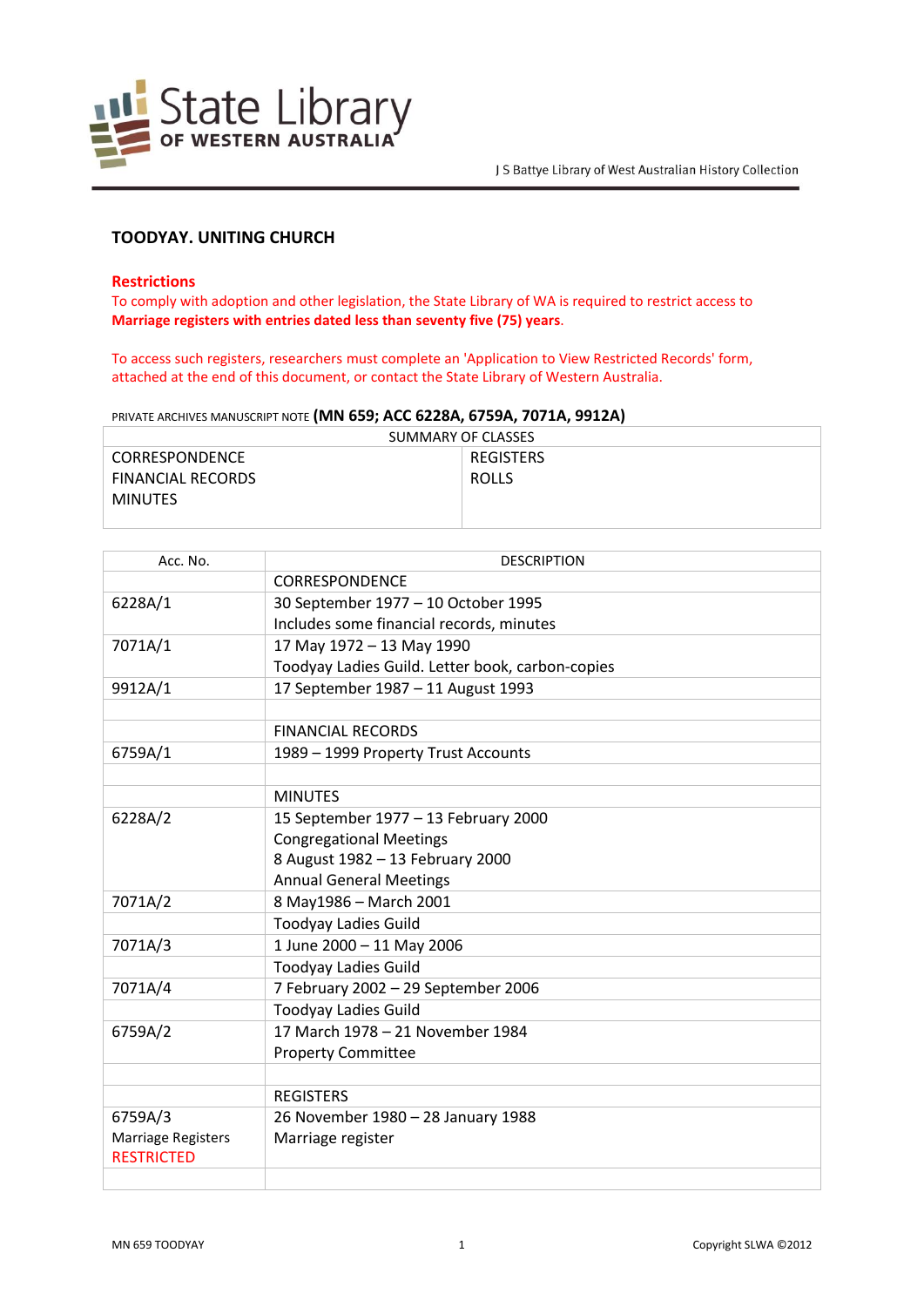

| Acc. No.  | <b>DESCRIPTION</b> |
|-----------|--------------------|
|           | <b>ROLLS</b>       |
| 9912A/2   | 1979 - 1997        |
|           |                    |
| .<br>$ -$ |                    |

Holdings = 25 cm

### *Copyright Restrictions*

*The Commonwealth Copyright Act 1968 regulates copying of unpublished material. It is the user's legal obligation to determine and satisfy copyright.*